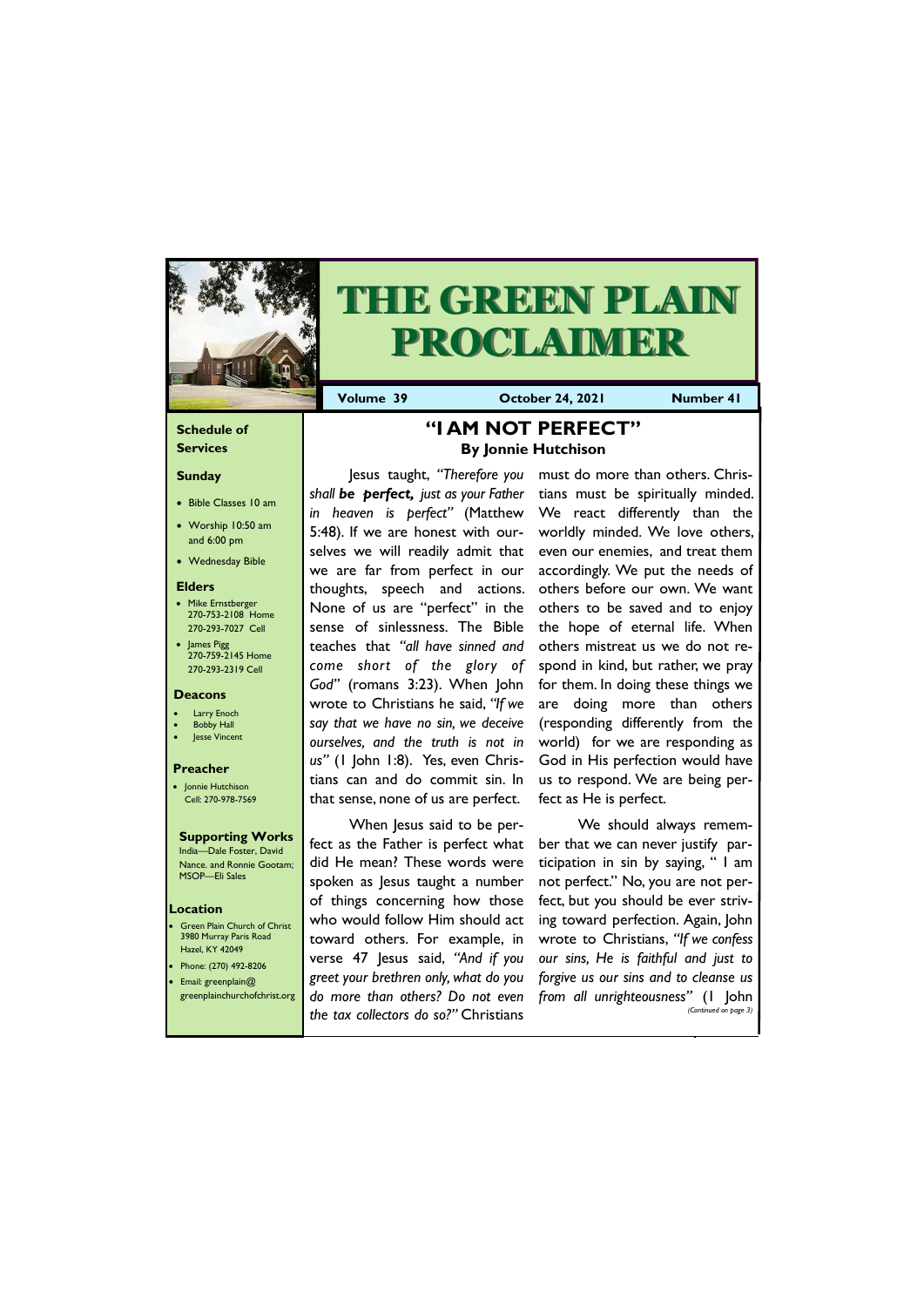### NEWS AND NOTES

*REMEMBER IN PRAYER: Green Plain members*: Peggy Jarvis, Joanne Barnes, Maxine Pool, Hayes and Marjorie Grady, Jim Fielder, Griselda Adams, Larry Enoch, Mary and Jim Lowrie and Mary and Jesse Vincent.

*Family and Friends:* Teresa Tacker, Bryan White, Kenneth Mizell, Dale Pentecost, Brett Wyatt, Charlotte and Johnny Parker, Roger Rhoades,, Joel White, Mary Lou Joseph, Jennie Pool. Nat and Rita Evans and Larry and Rose Wyatt. Please let us know of those who have improved or any one who needs to be added to this list.

- **PANTRY ITEMS October 2021: 3—Paper Towels; 10—Baked Beans; 17—Pickles; 24—Jelly; 31—Peanut Butter.** Please bring any additional items you wish for the "blessing box" which is located next to the breezeway on the north side of the building.
- **October 2021 Anniversaries:** 21-Vickie &Chad Canter . **Birthdays:** 8-Jim Fielder; 18— Perry Jarvis; 29-Bobby Hall. Please let us know if we have left anyone out.
- *ENROLL IN A FREE BIBLE CORRECSPONDENCE COURSE. Send your name and complete mailing address and phone number to the address on the first page of this bulletin.*



• **UPCOMING LOCAL EVENTS**: Our Annual Chili supper is scheduled for November 5th at 6:00 pm. Everyone is encouraged to attend. Visitors are welcome.

• *Sunday Night Singing—October 31st at 6:00 pm. "Sing with grace in your hearts to the Lord" Col.3:16.*



• *Daylight Savings Time ends on Sunday November 7th It is suggested that we set our clocks back one hour before we retire Saturday night.* 

### **Page 2**

## **Those to Serve October 2021**

**Announcements—Mike Ernstberger**

**Preside at Lord's Table—Bobby Hall & Larry Enoch**

**Lord's Table PM: 3rd-Bobby Hall; 10th-Lrry Enoch; 17th-Bobby Hall; 24th-Larry Enoch; 31st-Bobby Hall**

**Opening Prayer AM: 3rd-Jonnie Hutchison; 10th-Chad Canter; 17th-James Pigg; 24th-Jim Lowrie; 31st-Mike Ernstberger**

**Closing Prayer AM: 3rd-Perry Jarvis; 10th-Mike Ernstberger; 17th-Junior Morris; 24th-Roy Wyatt; 31st-Jesse Vincent**

**Song Leaders: AM-Perry Jarvis; PM-Mike Ernstberger;** 

| <b>Wed: Chad Canter</b>                         | A Study of 1 John |
|-------------------------------------------------|-------------------|
| Counter Contribution: Bobby & Larry Usher: Chad | $7:00$ PM         |

*LESSONS TODAY* **Bible Study-10 AM** *The Book of Acts\* **Worship AM***— "Why Love God?"* **PM—** *"I Change Not"* **Wednesday Bible Class**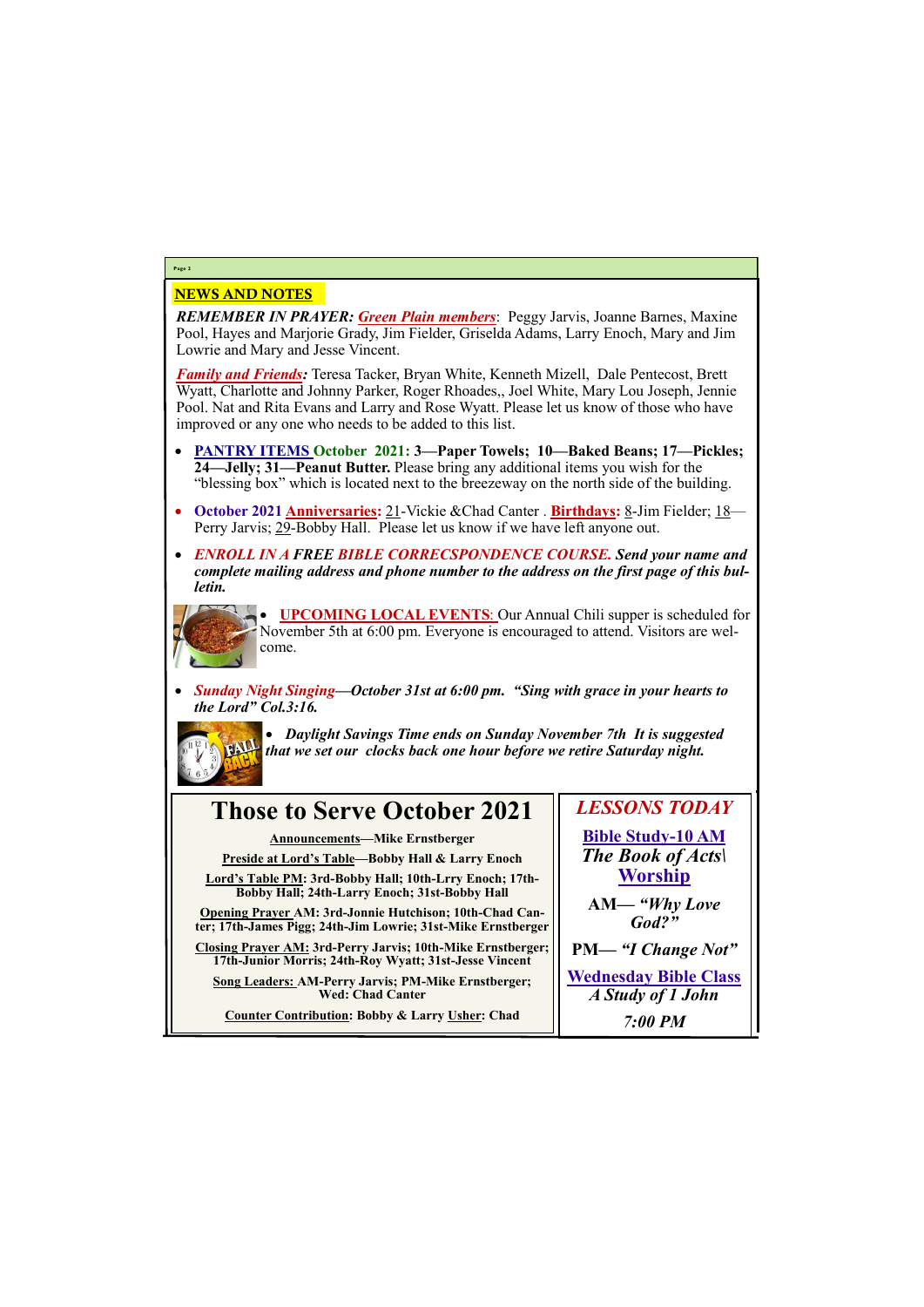**Page 3**

1:9). The key is to be continually *"walking in the light"* so that we can continue to receive the cleansing of the blood of Jesus for the sins which we as Christians commit. , *"But if we walk in the light as He is in the light, we have fellowship with one another, and the blood of Jesus Christ His Son cleanses us from all sin"* (1 John 1:7). If we are "walking in the light" we are letting God's Word direct our every step and thereby avoiding sin and embracing righteousness. However, when we do sin, repentance, confession of our sins and seeking God's forgiveness in prayer will give us access to the cleansing of the blood of Jesus (Acts 8:22; 1 John 1:7-9). Our God is truly merciful to those who strive to be perfect as he is perfect.



### *(Continued from page 1)*

### **THE GOSPEL BROADCASTING NETWORK** *THE GOSPEL 24/7*

### **GBNTV.ORG**

**GENIE IN A BOTTLE** *By Todd Houston*

*Now this is the confidence that we have in Him, that if we ask anything according to His will, He hears us.*  1 John 5:14

How grand would it be to have a genie in a bottle? Think about being able to hide your genie's bottle until you desire something from him. Once a desire arises, you just pull out the bottle, rub it, wait for the genie to pop out, make your demands known, and the genie MUST fulfill your wishes. What would your request be? How often do you suppose you might pull out the trusty old genie's bottle to satisfy your wants and wishes? You may be wondering why we are talking about a mythological bunch of nonsense like genies in bottles, but there is a spiritual application I wish to make with this.

So many people treat God like He is their personal genie, expected to keep quiet and out of sight until they need something

from Him. Many worldly people never give a second thought to God until something goes wrong. A man hasn't worshiped or served God in any way for fifty years, but the minute he finds out he or a loved one has an illness or some other hardship, he begins praying and seeking the prayers of others. Would the person treating God this way be compelled to act in favor of a person who treated him/her the same way? Perhaps you know that person who never calls or comes around until a need arises. Aren't you just ecstatic to see him/her coming to take advantage of your benevolent nature? The same is true of God, and He leaves no question how He regards the prayers of these godless people (Job 27:8-9; Psalms 34:15- 17; Proverbs 15:29; Jeremiah 11:9-11; Micah 3:4; 1 Peter 3:10-12).

We may think we would never treat God so. However, we have probably been guilty of this at some point. How, you may be wondering. We do this by praying in ways

*(Continued on page 4)*